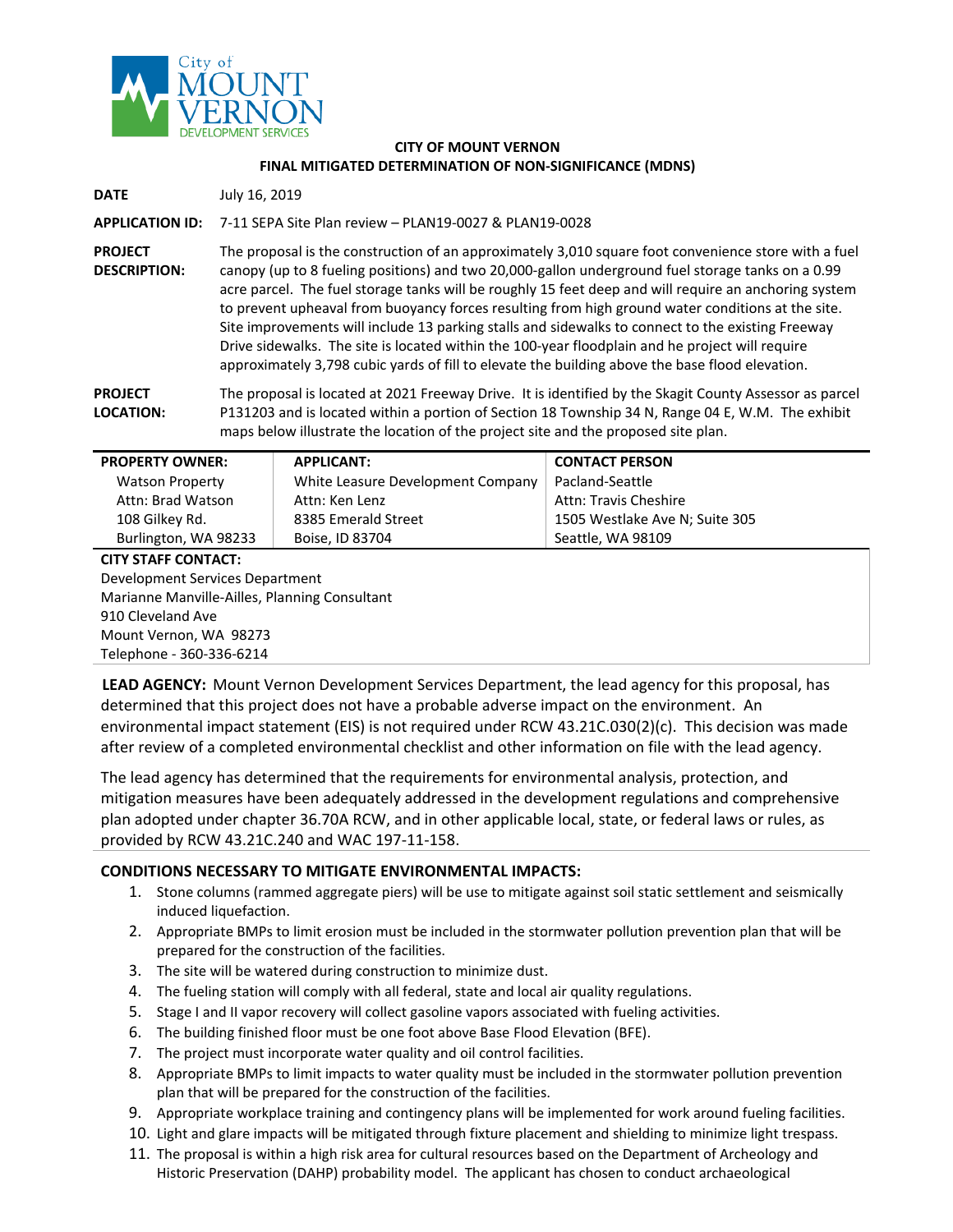monitoring of construction excavation under a DAHP approved monitoring and treatment plan. The plan has been submitted and is subject to review and approval by DAHP. The applicant must provide documentation from DAHP as to the adequacy of the plan.

- 12. A copy of the approved monitoring plan and unanticipated discovery plan must be provided to all contractors performing ground disturbing activities and copies must be kept on site at all times.
- 13. Any person engaged in ground disturbing activity who encounters or discovers historical and/or archeological materials in or on the ground shall:
	- a. Immediately cease any activity which may cause further disturbance;
	- b. Make a reasonable effort to protect the area from further disturbance; and,
	- c. Report the presence and location of the material to the proper authorities in the most expeditious manner possible.

**ENVIRONMENTAL DETERMINATION APPEAL PROCESS:** Appeals of the environmental determination must be filed in writing on or before 5:00 PM on **July 29, 2019** (10 days from the date of publication). Appeals must be filed in writing together with the required \$100.00 application fee to: Hearing Examiner, City of Mount Vernon, 910 Cleveland Ave, Mount Vernon, WA 98273. Appeals to the Examiner are governed by City of Mount Vernon Municipal Code Section 15.06.215. Additional information regarding the appeal process may be obtained from the staff 'Contact Person' listed above.

**RESPONSIBLE PERSON** Rebecca Lowell, Senior Planner

Nell

### **SIGNATURE DATE**

7-16-2019

**ISSUED:** July 16, 2019 **PUBLISHED:** July 19, 2019

**SENT TO:** SEPA REGISTER, DOE, COE, COMMERCE, CNG, WDFW, DNR, DIKE AND DRAINAGE DISTRICTS (as

applicable), DOT, FRONTIER, FRONTIER NW, DAHP, NW CLEAN AIR AGENCY, PORT OF SKAGIT COUNTY, PSE, SAMISH TRIBE, SCOG, SKAGIT COUNTY PDS, PUD #1, SKAGIT RIVER SYSTEM COOPERATIVE, SKAGIT RIVER SYSTEMS, SVC, SKAT, SWINOMISH TRIBE, AND UPPER SKAGIT TRIBE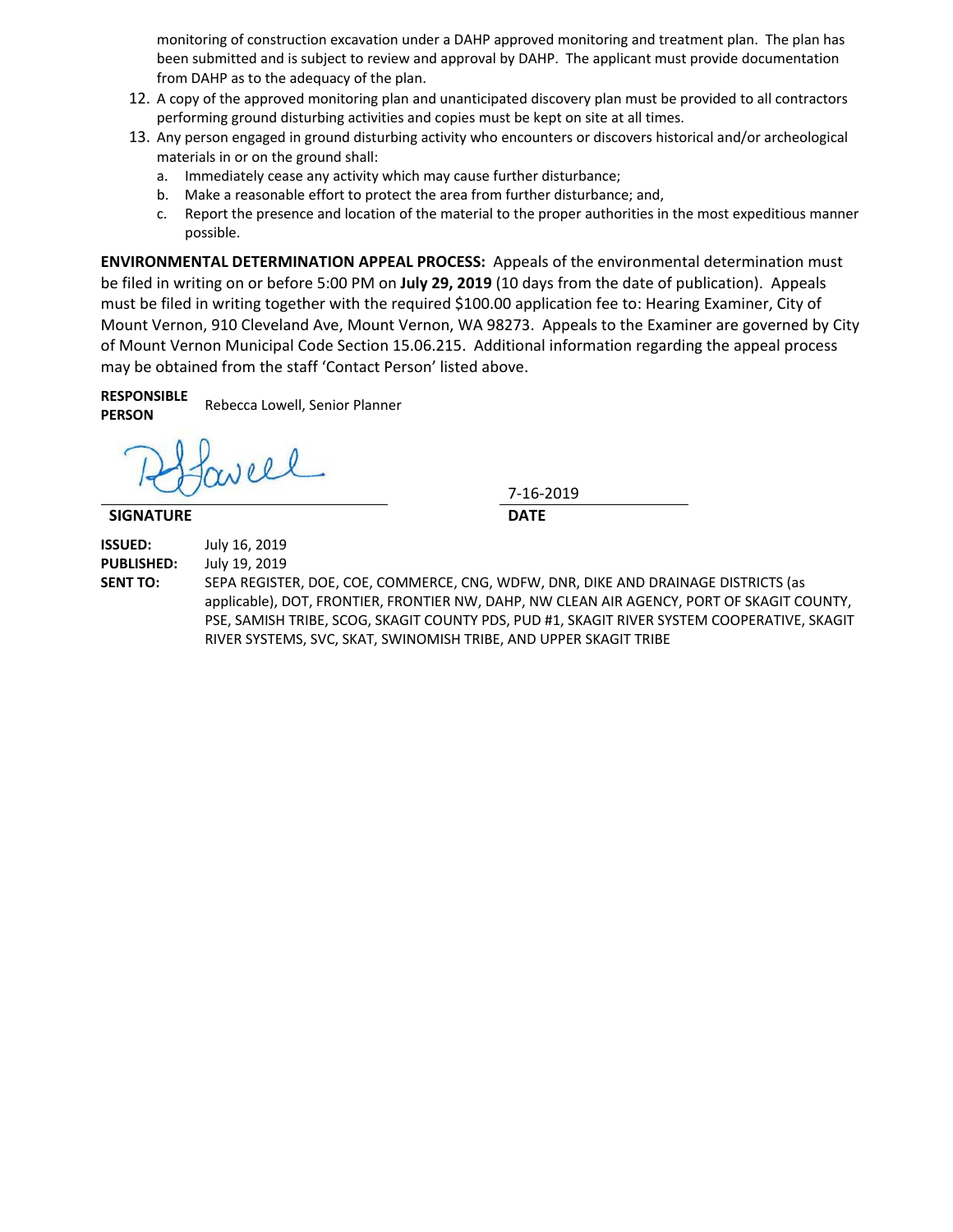

# **SEPA ENVIRONMENTAL REVIEW STAFF REPORT**

### **A. BACKGROUND**

#### **APPLICANT & APPLICATION NAME/NUMBER:** 7-11 SEPA Site Plan review – PLAN19-0027 & PLAN19-0028

|                   | <b>PROPERTY OWNER:</b>                       | <b>APPLICANT</b>                                               | ٠<br>$\bullet$ |
|-------------------|----------------------------------------------|----------------------------------------------------------------|----------------|
| <b>NAME:</b>      | Eddie Hansen<br>E & R Management             | J.P. Slagle<br>Freeland & Associates, INC.                     |                |
| <b>ADDRESS:</b>   | 2351 Northshore Road<br>Bellingham, WA 98226 | 220 West Champion Street;<br>Suite 200<br>Bellingham, WA 98225 |                |
|                   |                                              |                                                                |                |
|                   | <b>CITY STAFF CONTACT</b>                    |                                                                |                |
| <b>NAME:</b>      | Development Services Department              |                                                                |                |
|                   | Contact: Marianne Manville-Ailles            |                                                                |                |
| <b>ADDRESS:</b>   | 910 Cleveland Ave                            |                                                                |                |
|                   | Mount Vernon, WA 98273                       |                                                                |                |
| <b>TELEPHONE:</b> | (360) 336-6214                               |                                                                |                |

**PROJECT DESCRIPTION:** The proposal is the construction of an approximately 3,010 square foot convenience store with a fuel canopy (up to 8 fueling positions) and two 20,000-gallon underground fuel storage tanks on a 0.99 acre parcel. The fuel storage tanks will be roughly 15 feet deep and will require an anchoring system to prevent upheaval from buoyancy forces resulting from high ground water conditions at the site. Site improvements will include 13 parking stalls and sidewalks to connect to the existing Freeway Drive sidewalks. The site is located within the 100-year floodplain and he project will require approximately 3,798 cubic yards of fill to elevate the building above the base flood elevation.

**PROJECT LOCATION:** The proposal is located at 2021 Freeway Drive. It is identified by the Skagit County Assessor as parcel P131203 and is located within a portion of Section 18 Township 34 N, Range 04 E, W.M. The exhibit maps below illustrate the location of the project site and the proposed site plan.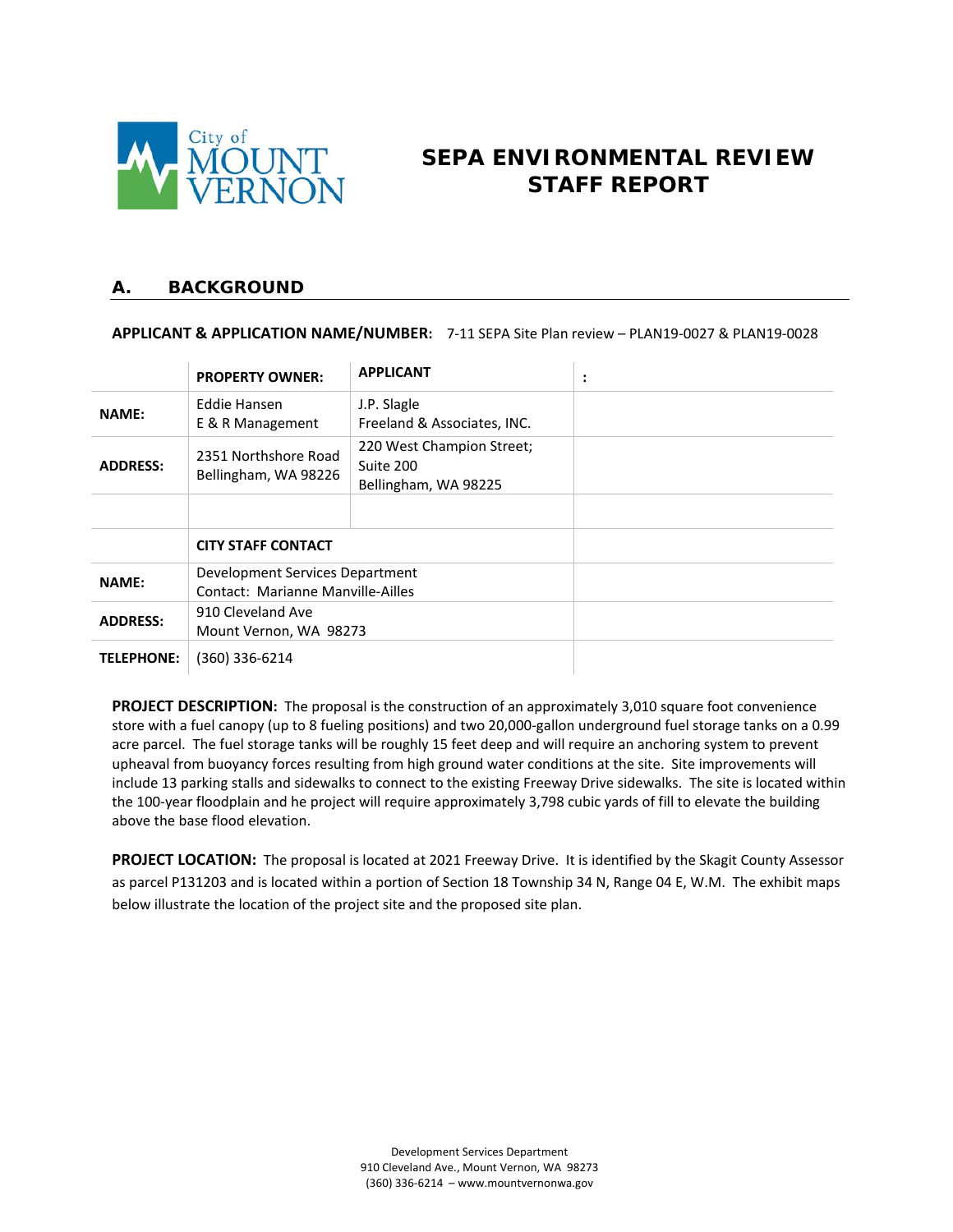## **B. RECOMMENDATION**

Based on analysis of probable impacts from the proposal, the Responsible Official has made the following Environmental Determination:

| <b>DETERMINATION OF</b><br><b>NON-SIGNIFICANCE</b> |             | <b>DETERMINATION OF</b><br><b>NON - SIGNIFICANCE - MITIGATED.</b>                |  |
|----------------------------------------------------|-------------|----------------------------------------------------------------------------------|--|
| Issue DNS with a 10 day Appeal<br>Period.          | $\boxtimes$ | Issue DNS-M with a 10 day Appeal Period.                                         |  |
|                                                    |             | Issue DNS-M with 14 day Comment<br>Period followed by a 10 day Appeal<br>Period. |  |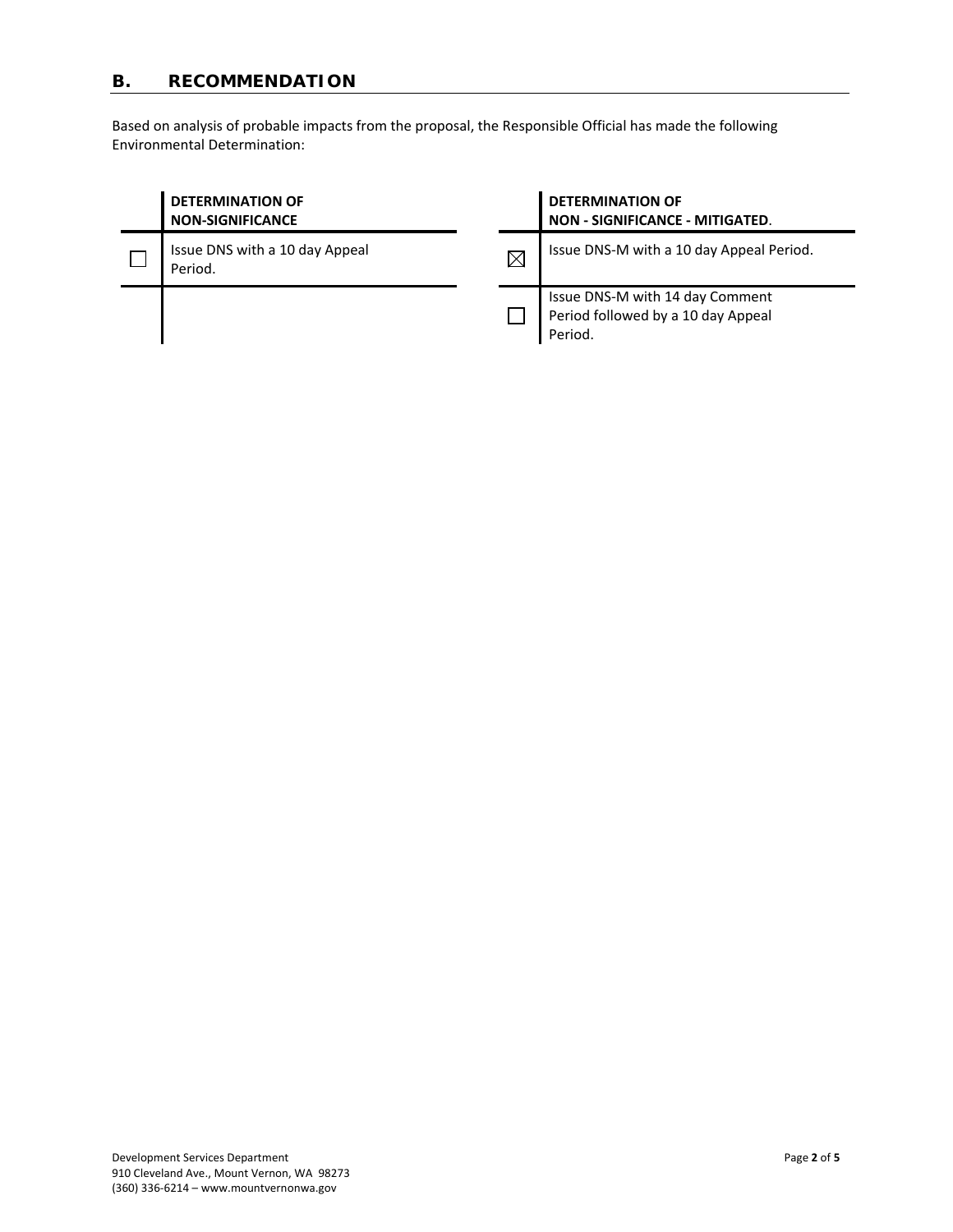### **C. SEPA PROCESS TIMELINE**

| <b>Benchmark:</b>                              | Date:             | <b>Authority:</b>           |
|------------------------------------------------|-------------------|-----------------------------|
| <b>Application Submitted</b>                   | February 13, 2019 | MVMC 14.05.110(C)(1) to (3) |
| <b>Application Deemed Technically Complete</b> | April 3, 2019     | MVMC 14.05.110(D)           |
|                                                |                   | RCW 36.70B.070              |
|                                                | June 25, 2019     | MVMC 14.05.150(A)           |
| NOA/Optional MDNS Issued                       |                   | RCW 36.70B.110              |
|                                                |                   | WAC 197-11-355              |
|                                                | July 12, 2019     | MVMC 15.06.120              |
| NOA/Optional MDNS Comment Period Ended         |                   | WAC 197-11-355              |
|                                                |                   | RCW 43.21C.110              |
| MDNS Issued with Appeal Period - Accompanied   | July 16, 2019     | MVMC 15.06.215              |
| by Environmental Report                        |                   | WAC 197-11-355(4)           |

### **D. MITIGATION MEASURES**

The lead agency has determined that the requirements for environmental analysis, protection, and mitigation measures have been adequately addressed in the development regulations and comprehensive plan adopted under chapter 36.70A RCW, and in other applicable local, state, or federal laws or rules, as provided by RCW 43.21C.240 and WAC 197-11-158.

The following conditions have been identified that will be used to mitigate the impacts of the proposal<sup>[1](#page-4-0)</sup>:

- 1. Stone columns (rammed aggregate piers) will be use to mitigate against soil static settlement and seismically induced liquefaction.
- 2. Appropriate BMPs to limit erosion must be included in the stormwater pollution prevention plan that will be prepared for the construction of the facilities.
- 3. The site will be watered during construction to minimize dust.
- 4. The fueling station will comply with all federal, state and local air quality regulations.
- 5. Stage I and II vapor recovery will collect gasoline vapors associated with fueling activities.
- 6. The building finished floor must be one foot above Base Flood Elevation (BFE).
- 7. The project must incorporate water quality and oil control facilities.
- 8. Appropriate BMPs to limit impacts to water quality must be included in the stormwater pollution prevention plan that will be prepared for the construction of the facilities.
- 9. Appropriate workplace training and contingency plans will be implemented for work around fueling facilities.
- 10. Light and glare impacts will be mitigated through fixture placement and shielding to minimize light trespass.
- 11. The proposal is within a high risk area for cultural resources based on the Department of Archeology and Historic Preservation (DAHP) probability model. The applicant has chosen to conduct archaeological monitoring of construction excavation under a DAHP approved monitoring and treatment plan. The plan has been submitted and is subject to review and approval by DAHP. The applicant must provide documentation from DAHP as to the adequacy of the plan.
- 12. A copy of the approved monitoring plan and unanticipated discovery plan must be provided to all contractors performing ground disturbing activities and copies must be kept on site at all times.
- 13. Any person engaged in ground disturbing activity who encounters or discovers historical and/or archeological materials in or on the ground shall:
	- a. Immediately cease any activity which may cause further disturbance;

<span id="page-4-0"></span> $1$  These SEPA mitigation measures (conditions) are in addition to conditions and/or mitigation measures that will be applied through the City's existing development regulations.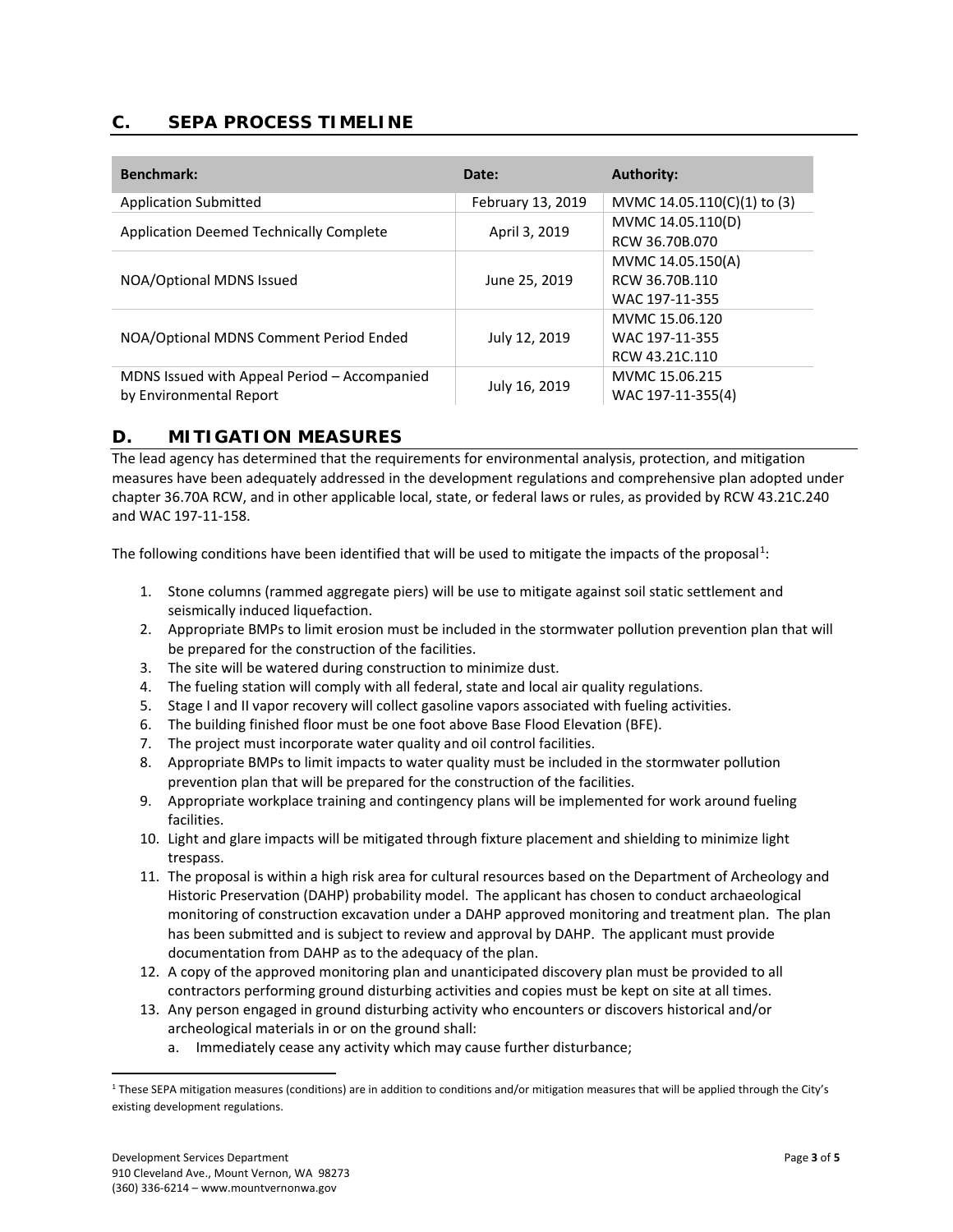- b. Make a reasonable effort to protect the area from further disturbance; and,
- c. Report the presence and location of the material to the proper authorities in the most expeditious manner possible.

### **ADVISORY NOTES TO APPLICANT**

The following notes are supplemental information provided in conjunction with the environmental determination. Because these notes are provided as information only, they are not subject to the appeal process for environmental determinations.

### **E. ENVIRONMENTAL IMPACTS AND MITIGATION**

In compliance with RCW 43.21C. 240, project environmental review addresses only those project impacts that are not adequately addressed under existing development standards and environmental regulations.

#### **1. EARTH**

Impacts: Grading activities: Construction will consist of 3,798 cubic yards of fill to elevate the building above the base flood elevation .

Mitigation Measures: Listed within the applicant's environmental checklist as well as required compliance with the City's existing standards and regulations for land disturbing. Construction best management practices will be utilized to minimize potential impacts from earthwork grading and clearing on the site.

The applicant's contractor(s) will be required to comply with the City's code requirements related to stormwater runoff and site grading.

Nexus: MVMC Chapters 13.33 (Storm Water Drainage Utility), 15.04 (Building Code), 15.16 (Grading, Excavation and Fill), 15.18 (Land Clearing), and Mount Vernon Engineering Standards.

### **2. STORMWATER**

Impacts: Site stormwater will be collected in roof downspouts and catch basins and routed to the existing municipal stormwater system. The municipal stormwater facilities discharge directly to the Skagit River—a flow control exempt water body. Per the requirements of SMMWW, both flow control and water quality mitigation will be required as a result of the proposed development. However, as part of the Watson Short Plat (LU09-045) the existing regional detention pond (Lowes Pond – facility ID Freeway DR-27) capacity was increased to accommodate the future development of all three parcels (assumed 90% impervious coverage). As such, the subject project will not be required to provide flow control facilities.

Mitigation Measures: Listed within the applicant's environmental checklist, detailed within their Stormwater Analysis prepared by a licensed Professional Engineer, shown on their construction plans, and the mitigation measures outlined with this MDNS. In addition, the applicant will comply with City, State and Federal regulations. Runoff during construction will be handled in conformance with the City's regulations and standards.

Nexus: MVMC Chapters 13.33 (Storm Water Drainage Utility), 15.16 (Grading, Excavation and Fill), and Mount Vernon Engineering Standards.

#### **3. TRAFFIC**

Impacts: an estimated 50 new PM peak hour traffic trips will be generated from the proposed project. There will also be construction related traffic that will occur as this site is being developed. The proposal will provide a total of 13 parking spaces. .

Development Services Department Page **4** of **5** 910 Cleveland Ave., Mount Vernon, WA 98273 (360) 336-6214 – www.mountvernonwa.gov Mitigation Measures: Compliance with the City's MVMC provisions